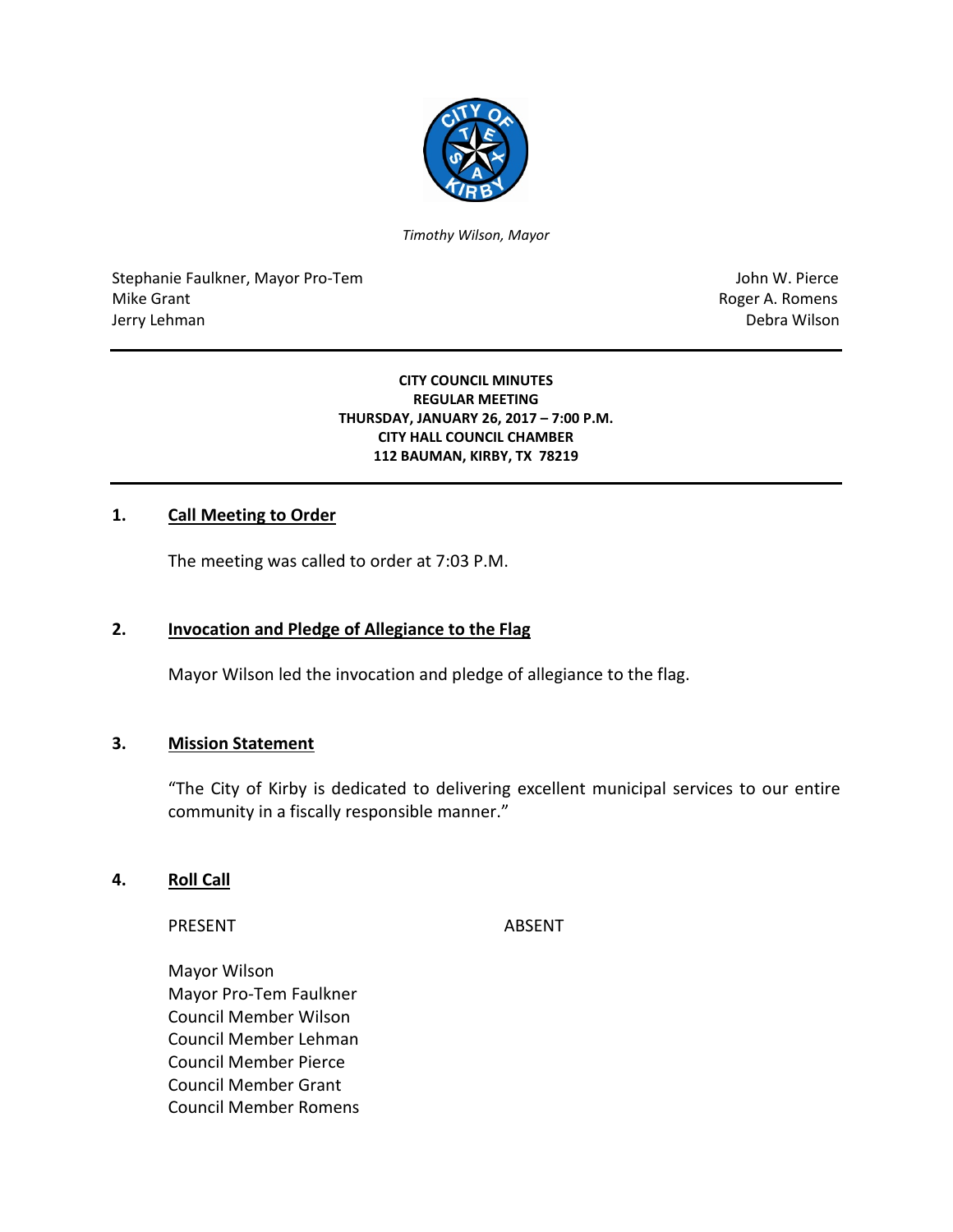Although Mayor Wilson deviated from the agenda, the minutes will be prepared in the order the agenda was posted.

# **5. Citizen Participation**

1. LeAnn Gonzalez, 4827 Aspenwood – She voiced her concern about an illegal building permit and she distributed copies of an email sent to City Council earlier this week. She provided a history of her concerns in Kirby over the years.

2. James Craig, 4827 Aspenwood – He voiced his concern regarding the building permit Ms. Gonzalez spoke about. He said the police, city manager and mayor were not returning his calls.

3. Lisa Pierce, 5123 Happiness – She asked that the new ordinances on the agenda be tabled and sent back to the Ordinance Review Committee.

## **6. Consent Agenda**

# a. Regular Meeting Minutes – January 12, 2017

Mayor Pro-Tem Faulkner moved to accept the consent agenda; seconded by Council Member Grant. The motion carried with a 6-0-1 vote (Council Member Lehman abstained).

## **7. Presentation**

## a. Ackerman Road Traffic Study, Chief Kevin Bois

Chief Kevin Bois, Police Department, showed the traffic counter machine and provided an overview of the study. The results: over the period of 13 days, documented 16 hours, there were 120,000 vehicles and the average speed was between 30 – 35 MPH.

## b. Employee Of The Month

Mayor Wilson presented Employee of the Month to Shane Davis and thanked him for stepping up while Roger Aguillon was on vacation during the holidays.

# **8. Discussion And Possible Action**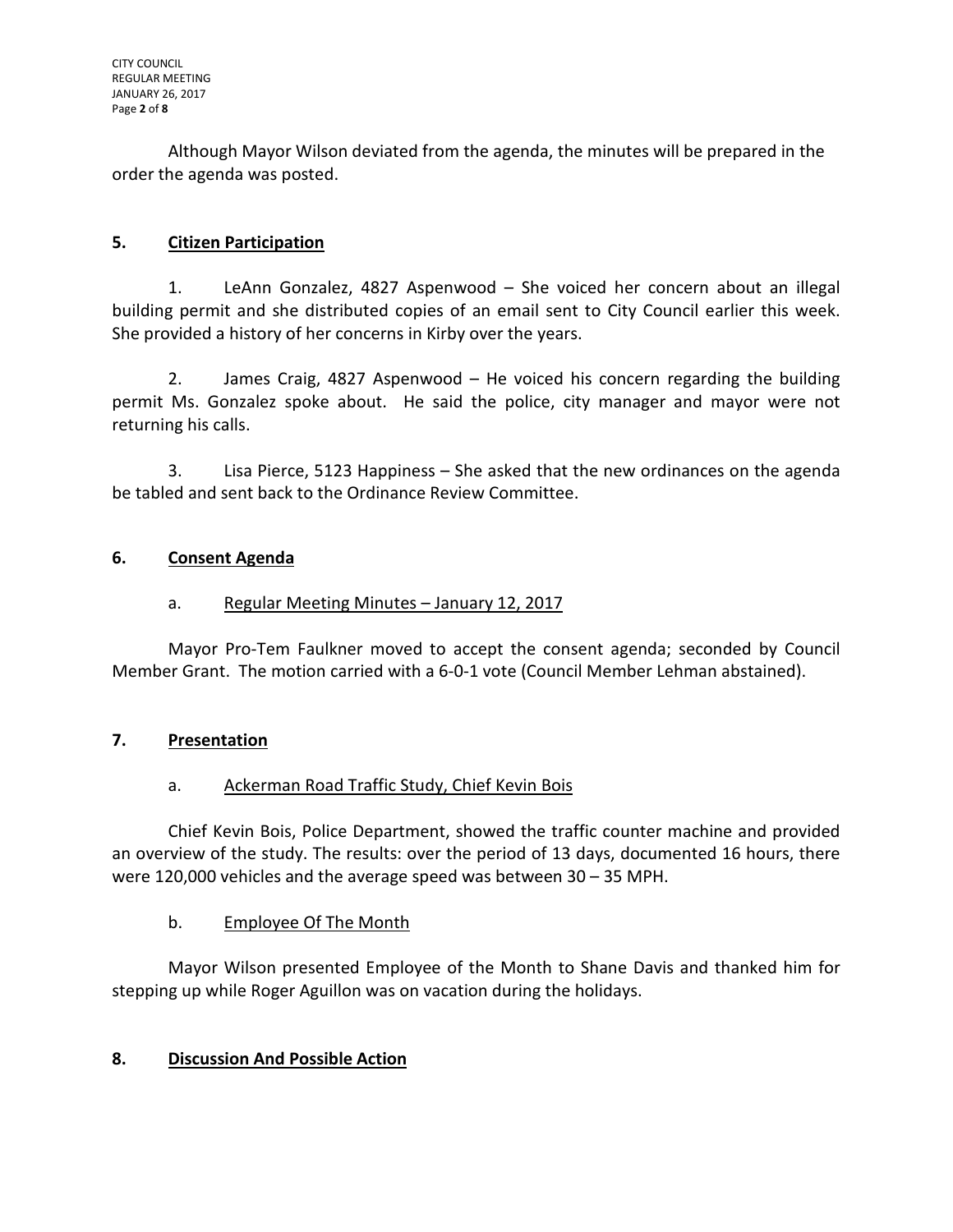### a. Discussion And Possible Action To Consider Ordinance No. O-2017-808 Amending FY 2016-2017 Budget. This Is The Second Reading.

Council Member Grant moved to accept Ordinance No. O-2017-808 amending FY 2016- 2017 budget; seconded by Mayor Pro-Tem Faulkner.

The motion carried with a  $7 - 0$  vote.

AYES: 7 NAYES: 0

b. Discussion And Possible Action To Consider Ordinance No. O-2017-807 Repealing Chapter 50 Of The Code Of Ordinances Of The City Of Kirby and Adopting A New Chapter 50, Public Utilities, Of The Code Of Ordinances Of The City Of Kirby To Establish Certain Additional Fees. This is the Second Reading.

Mayor Pro-Tem Faulkner moved to adopt Ordinance No. O-2017-807 repealing Chapter 50 of the Code of Ordinances of the City of Kirby and adopting a new Chapter 50, public utilities, of the Code of Ordinances of the City of Kirby to establish certain additional fees; seconded by Council Member Grant.

The motion carried with a  $6 - 0$  vote.

AYES: 6 NAYES: 0

c. Discussion And Possible Action To Consider Ordinance No. O-2017-809, An Ordinance Repealing Chapter 54 Of The Code Of Ordinances Of The City Of Kirby, Texas, And Adopting A New Chapter 54 Of The Code Of Ordinances And Establishing Illicit Discharge Restrictions Pursuant To U.S. Environmental Protection Agency Guidelines And Adopted Texas Commission On Environmental Quality Standards, And Providing A Penalty Upon Conviction Of A Violation Of This Section In An Amount Not To Exceed \$500.00 Per Violation Per Day Unless The Violator Receives Actual Notice Of The Provisions Of This Ordinance In Which Case The Penalty Upon Conviction Is Not To Exceed \$1,000 Per Violation Per Day Or Not To Exceed \$5,000 Per Violation Per Day For Certain Violations Relative To Point Source Effluent Limitations Or The Discharge Of A Pollutant (Other Than From A Non-Point Source) Into A Sewer System, Including A Sanitary Or Storm Water Sewer System, Owned Or Controlled By The City, And Establishing An Effective Date. This Is The Second Reading.

Mayor Pro-Tem Faulkner moved to adopt Ordinance No. O-2017-809, an ordinance repealing Chapter 54 of the Code of Ordinances of the City of Kirby, Texas, and adopting a new Chapter 54 of the Code of Ordinances and establishing illicit discharge restrictions pursuant to U.S. Environmental Protection Agency guidelines and adopted Texas Commission on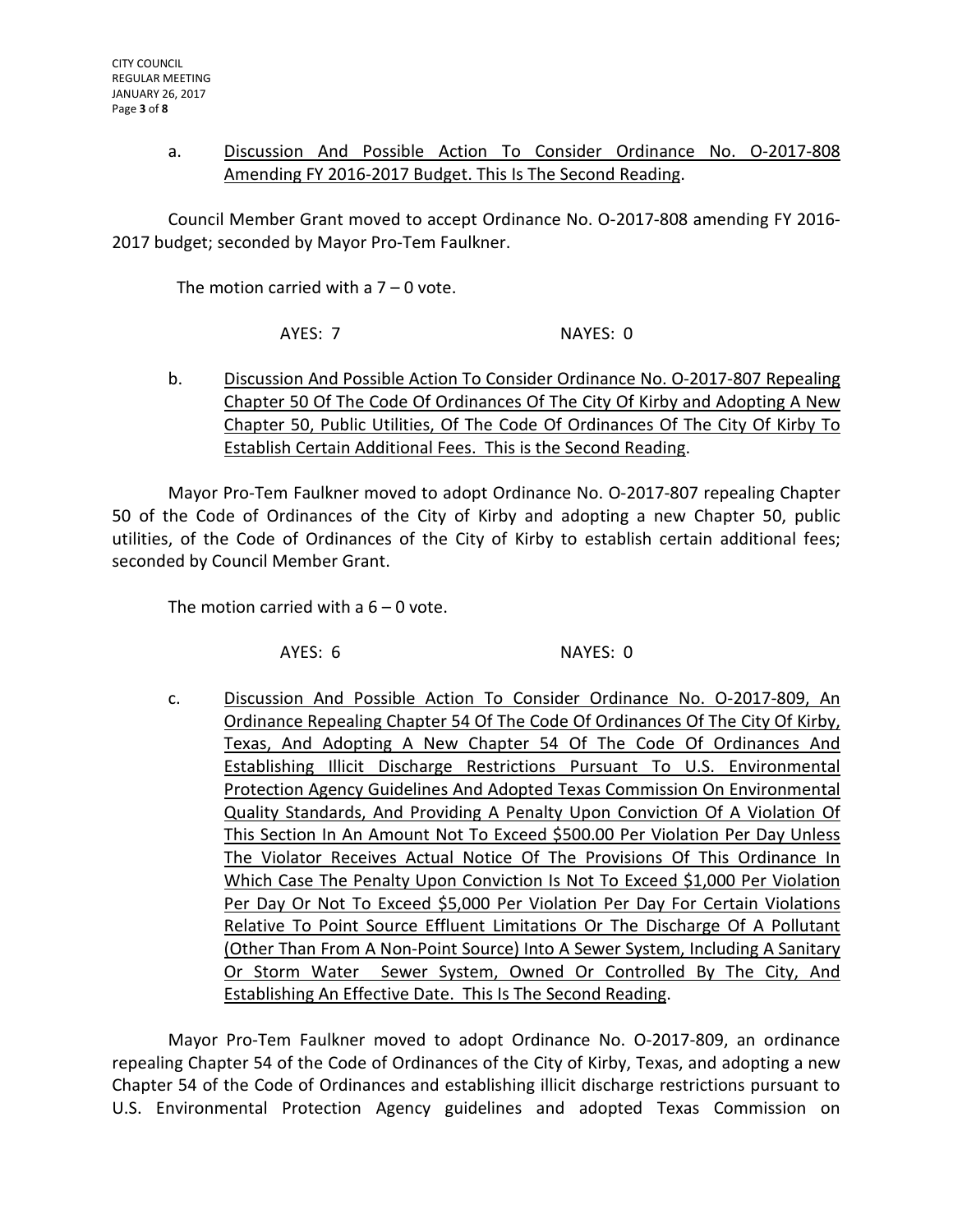Environmental Quality standards, and providing a penalty upon conviction of a violation of this section in an amount not to exceed \$500.00 per violation per day unless the violator receives actual notice of the provisions of this ordinance in which case the penalty upon conviction is not to exceed \$1,000 per violation per day or not to exceed \$5,000 per violation per day for certain violations relative to point source effluent limitations or the discharge of a pollutant (other than from a non-point source) into a sewer system, including a sanitary or storm water sewer system, owned or controlled by the city, and establishing an effective date; seconded by Council Member Wilson.

The motion carried with a  $6 - 0$  vote.

AYES: 6 NAYES: 0

## d. Discussion And Possible Action Regarding Boards, Commissions And Committee Membership

Council Member Lehman moved to remove Barbara Bowie and John Houlton from the Economic Development Committee; seconded by Council Member Grant.

Council Member Romens suggested attendance be reflected when there's no quorum so there is a record of who did not attend the meeting.

The motion carried with a  $6 - 0$  vote.

AYES: 6 NAYES: 0

### e. Discussion And Possible Action Regarding Future Plans For Donated Property On Binz Engleman Road

City Manager Vernon informed the Council that seven property owners are interested in purchasing lots.

Mayor Pro Tem Faulkner reminded Council that they agreed we would sell all or none.

Council Member Romens suggested an agreement for access be worked out.

Mayor Pro-Tem Faulkner moved not to subdivide and sell the property and keep as a green space; seconded by Council Member Grant.

The motion carried with  $a_1$  6 – 0 vote.

AYES: 6 NAYES: 0 f. Discussion And Possible Action Regarding Generators For City Facilities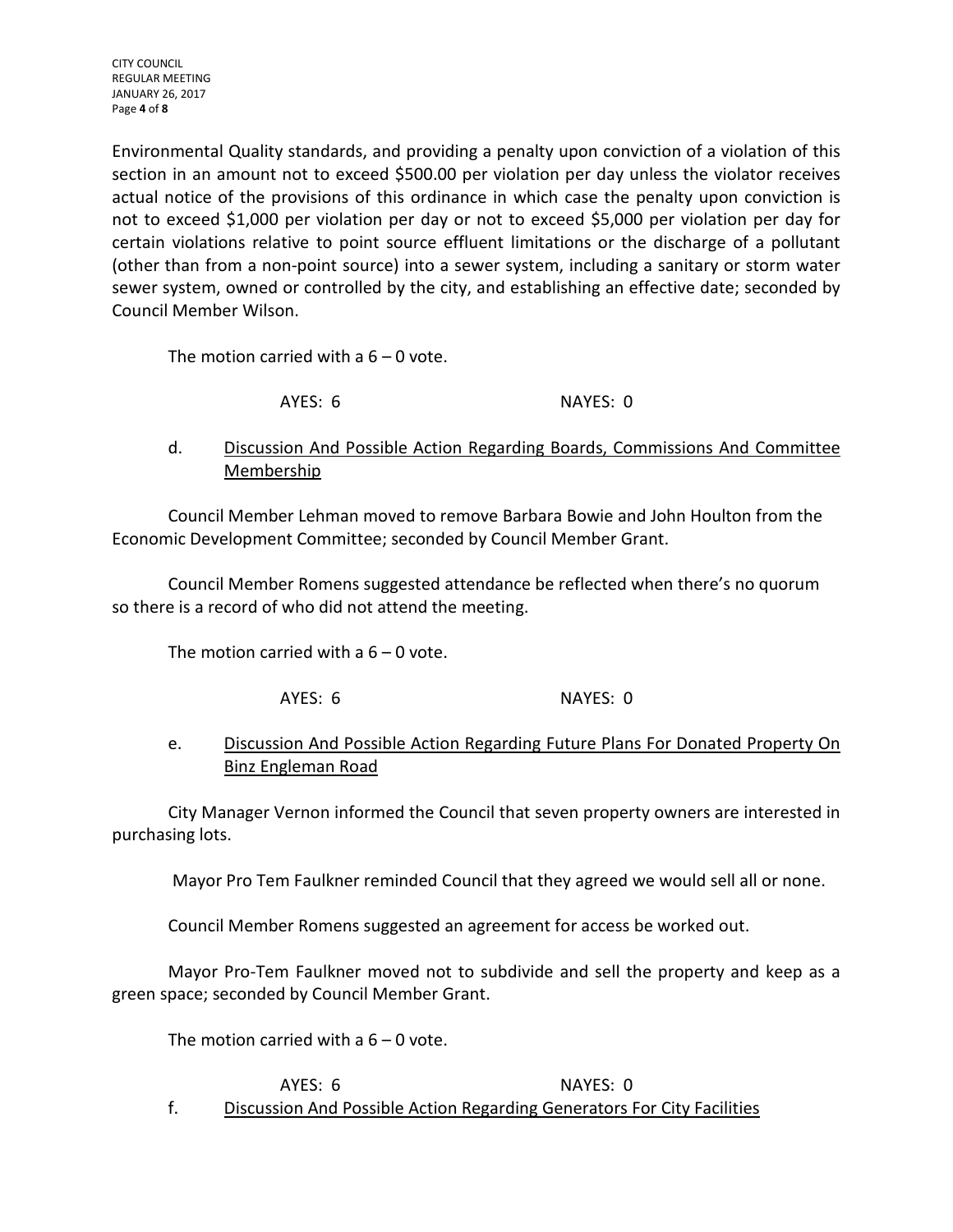CITY COUNCIL REGULAR MEETING JANUARY 26, 2017 Page **5** of **8**

Roger Aguillon, Public Works Director, reviewed quotes from two companies for a generator at Well Site #3. Total cost is \$171,860.78 to include installation of a 350K generator. Shawn Lopez, Walker Shaw Pierce, explained they will handle the purchase for the project through the Buy Board. Official engineering plans are needed to determine appropriate generator size and power.

Council Member Grant moved to enter into a contract with Walker Shaw Pierce to purchase a generator for the well site; seconded by Council Member Romens.

The motion carried with a  $6 - 0$  vote.

AYES: 6 NAYES: 0

g. Presentation, Discussion And Possible Action Regarding The City Logo Design Project

This item was tabled to the February 9, 2017 Council meeting.

h. Discussion And Possible Action To Consider Establishing An Outdoor Vehicle **Storage Lot On Gaiety Lane** 

Roger Aguillon, Public Works Director, discussed the costs for fencing and lighting.

Mayor Wilson suggested staff check with CPS Energy on light installation.

Hilda Maria Ochoa, Vice President, 8A Electric, offered their lighting expert to perform an analysis for free.

Mayor Pro-Tem Faulkner moved to approve \$18,754.34 for the fence and pursue the free light analysis; seconded by Council Member Grant.

Staff will bring back the number of spaces sectioned by the type of vehicle so Council can set a price per space.

The motion carried with a  $6 - 0$  vote.

AYES: 6 NAYES: 0

i. Discussion And Possible Action To Consider Parks And Recreation Committee Recommendations For Playground Equipment And Movie Screen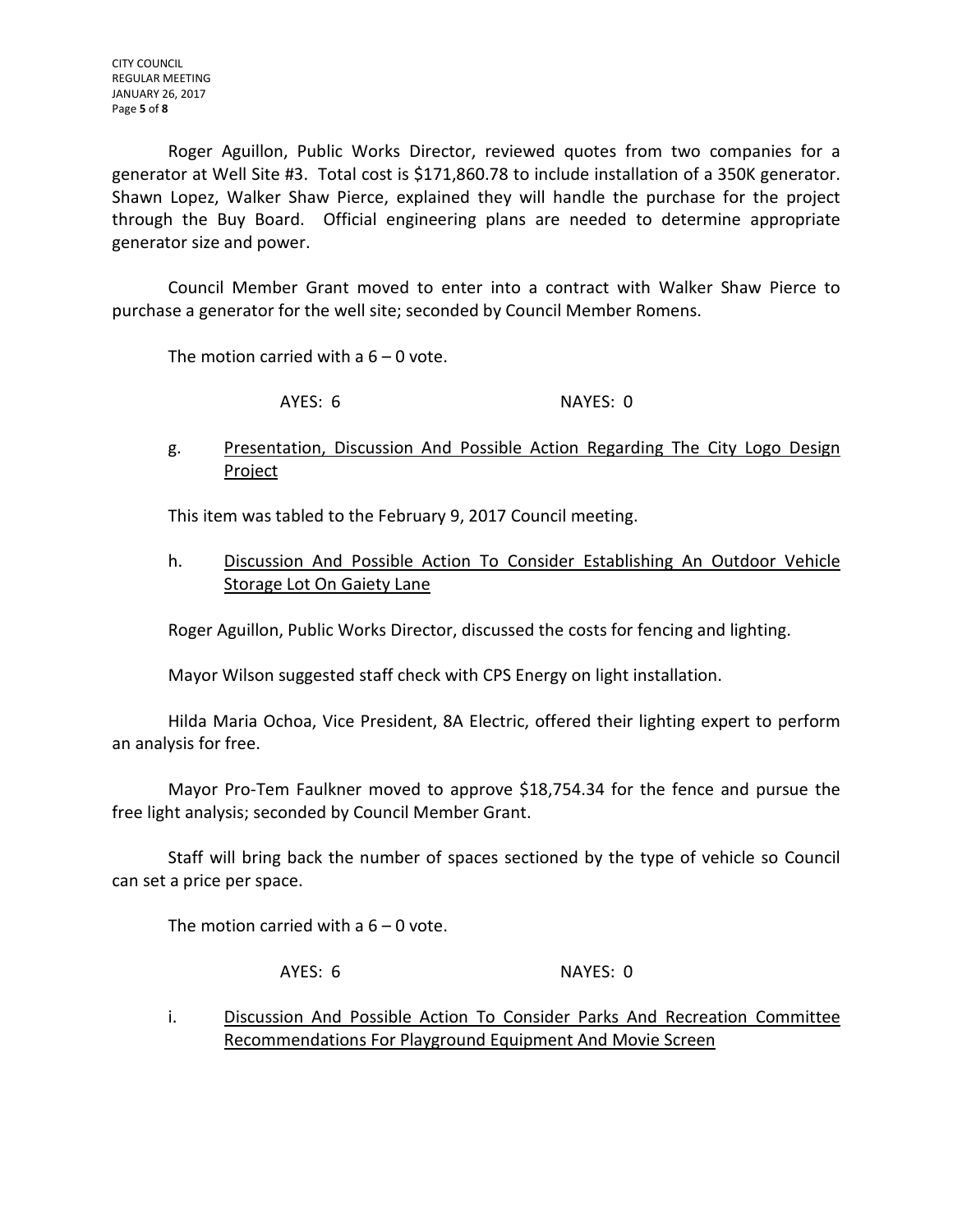Kelly Wilson, Parks and Recreation Committee Chairman, shared the Committee's recommendations: move the John Sterling Park playground equipment to Autumn Ln. and requested \$2,500 or less for a movie screen, projector, etc. for events.

Mayor Pro-Tem Faulkner moved to relocate the playground equipment at the John Sterling Park and gravel to Autumn Lane and purchase movie equipment not to exceed \$3,000; seconded by Council Member Grant.

The motion carried with a  $6 - 0$  vote.

AYES: 6 NAYES: 0

j. Discussion And Possible Action To Consider Ordinance No. O-2017-810 Repealing Sections 94.15 Through 94.17 Of The Noise Ordinance Of The City And Adopting New Sections 94.15 Through 94.17 Of The Noise Ordinance Of The City. This Is The First Reading.

Mayor Pro-Tem Faulkner moved to table this item; seconded by Council Member Grant.

The motion carried with a  $7 - 0$  vote.

AYES: 7 NAYES: 0

k. Discussion and Possible Action On Ordinance No. O-2017-811 Repealing Sections 94.01 and 94.02 of the Nuisance Ordinance of the City and Adopting New Sections 94.01 and 94.02 of the Nuisance Ordinance of the City. This Is The First Reading.

Mayor Pro-Tem Faulkner moved to table this item; seconded by Council Member Grant.

The motion carried with a  $7 - 0$  vote.

AYES: 7 NAYES: 0

l. Discussion And Possible Action To Consider Ordinance No. O-2017-812 Repealing Chapter 70 – Traffic Rules And Adopting New Chapter 70 – Traffic Rules. This Is The First Reading.

Mayor Pro-Tem Faulkner moved to table this item; seconded by Council Member Grant.

The motion carried with a  $7 - 0$  vote.

AYES: 7 NAYES: 0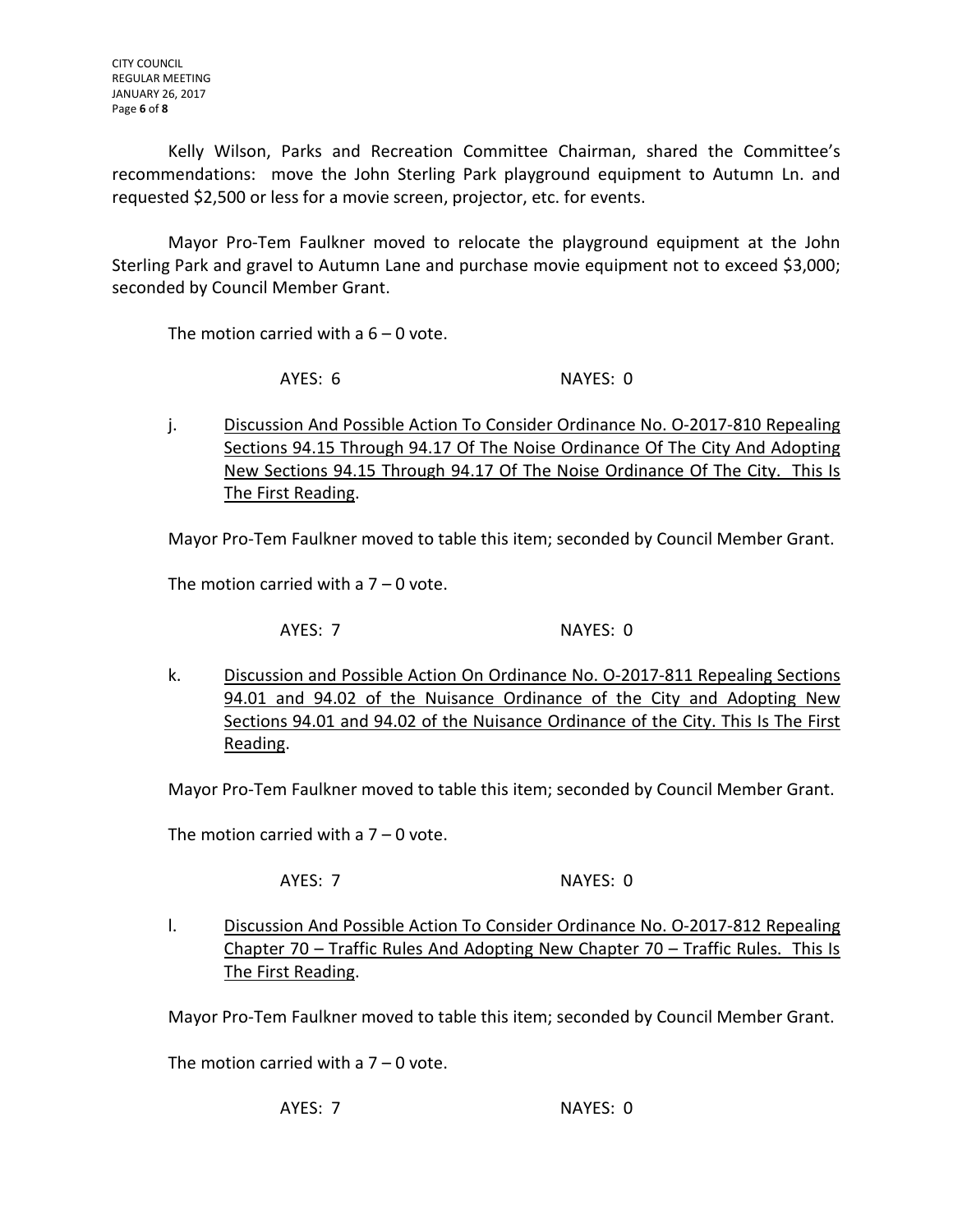m. Discussion And Possible Action To Consider Ordinance No. O-2017-813 Repealing Chapter 71 – Stopping, Standing, And Parking And Adopting A New Chapter 71 – Stopping, Standing, And Parking. This Is The First Reading.

Mayor Pro-Tem Faulkner moved to table this item; seconded by Council Member Grant.

The motion carried with a  $7 - 0$  vote.

AYES: 7 NAYES: 0

n. Discussion And Possible Action To Consider Resolution No. R-2017-684 Calling A General Election On May 6, 2017; For The Purpose Of Electing A Mayor And Three Council Members; Designating The Polling Places And Directing The Giving Of Notice Of Such Election; And Providing Details Relating To The Holding Of Such Election, In The City Of Kirby.

Council Member Lehman moved to accept Resolution No. R-2017-684 Calling A General Election On May 6, 2017; For The Purpose Of Electing A Mayor And Three Council Members; Designating The Polling Places And Directing The Giving Of Notice Of Such Election; And Providing Details Relating To The Holding Of Such Election, In The City Of Kirby; seconded by Mayor Pro-Tem Faulkner.

The motion carried with a  $6 - 0$  vote.

AYES: 6 NAYES: 0

#### **9. Requests and Announcements**

a. Requests By Mayor And Council Members For Items To Be Placed On Future City Council Agendas And Announcements On City Events/Community Interests

Council Member Wilson - She stated that 'No Parking' on Binz Engleman Road by the bridge needs to be enforced.

Council Member Grant – He said he is working on four digital sign quotes and a fundraiser to fund the sign. He thanked the City for the flowers and food.

Council Member Lehman – He missed last meeting due to a medical procedure and thanked Council for the food and water.

Mayor Pro-Tem Faulkner – She said Tennis in the Park is Saturday, January 28 at 11:00 A.M. The Ordinance Review Committee's next meeting is February 8.